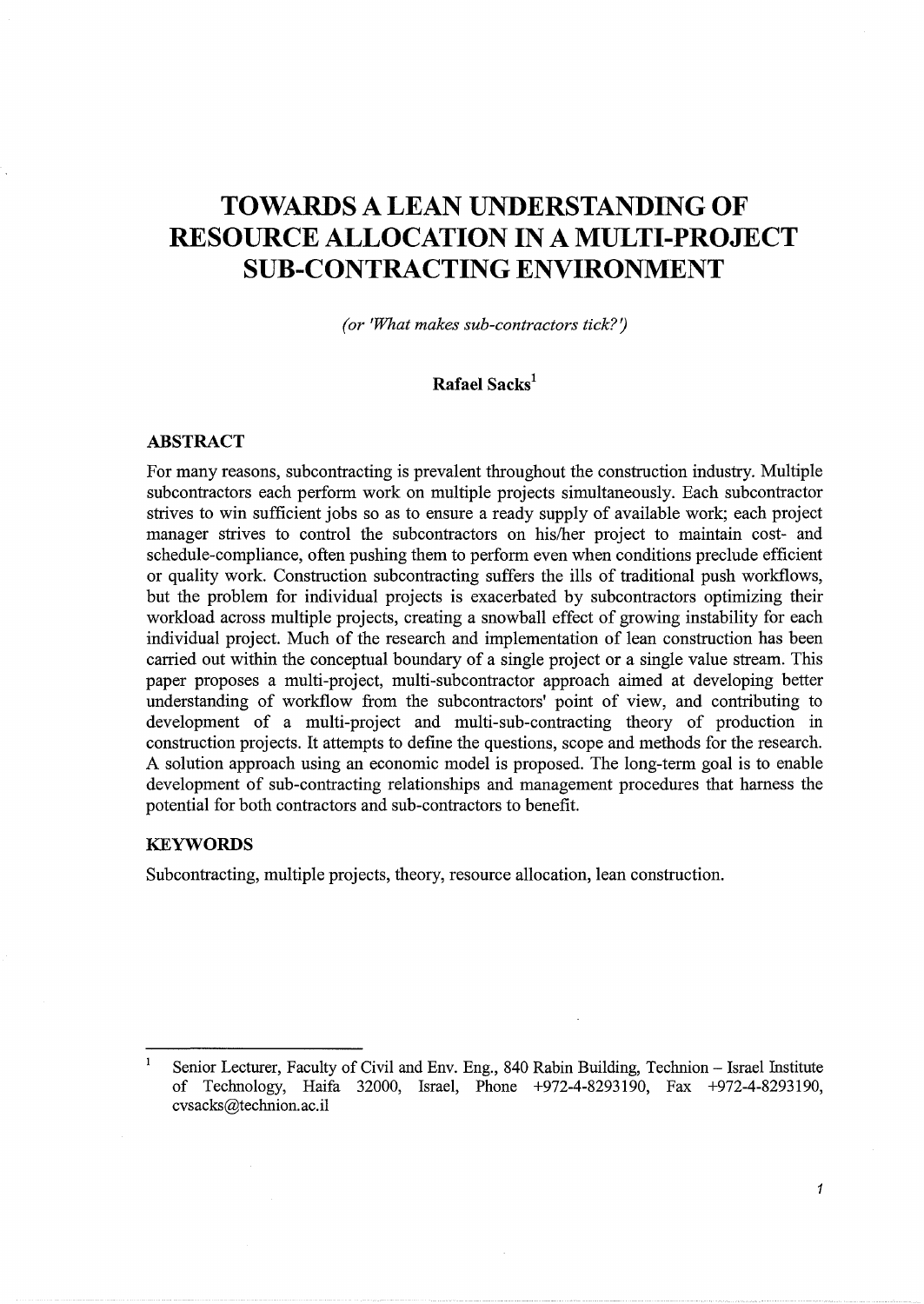# **INTRODUCTION**

Subcontracting has become prevalent in construction. For example, the proportion of construction employees employed by subcontractors in the UK rose from 25% in 1983 to 45% in 1998 (Edwards 2003). Some of the reasons are:

- increasing sophistication and specialization of trades, which requires long-term investment in personnel and equipment,
- increasing prefabrication off site, which similarly requires large-scale investment in fixed facilities.
- fluctuating demand for the services of general construction contractors, which demands agility in adjusting capacity,

The work environment that results is one in which each subcontractor must perform work on multiple projects simultaneously. From the subcontractor's point of view, the focus is not on any one specific project, but on multiple projects. Each construction project manager, on the other hand, is highly focused on the project for which he/she is responsible. The work environment can be described as a meta-project environment, as described in Figure 1.



Figure 1. Meta-project subcontracted work environment

Theoretical research in construction project management has focused largely on single project environments. Until the advent of lean thinking applied to construction (Koskela 1992), the primary theoretical bases were schedule optimization (using the critical path method - CPM) and local optimization of productivity (using measures such as Labor Utilization Factors) (Oglesby et al. 1989). Scheduling is mostly performed independently for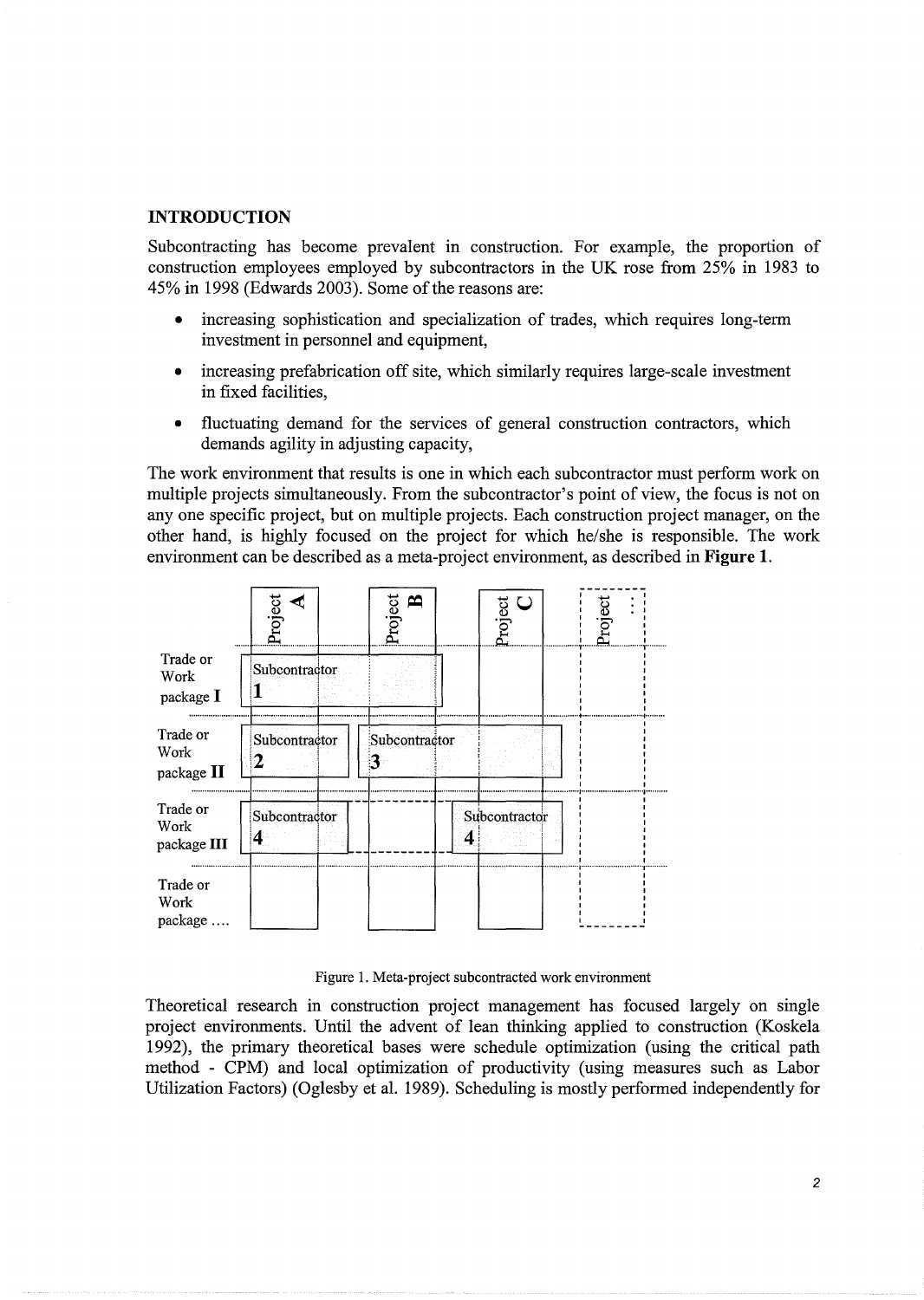each project, while productivity methods focus more narrowly on individual activities. To date, most lean construction research has retained the single project focus.

This paper proposes that attempting to understand the behavior of independent subcontractors in construction projects requires looking beyond the boundaries of a single project and taking the subcontractor's multi-project viewpoint. Subcontractors perceive optimization of their productivity across numerous projects to be of primary importance, leading them to adjust resource allocations between projects from time to time in accordance with their perception of the work load that will be made available at each project. From the project point of view, subcontractors' attempts to achieve full capacity utilization by shifting resources have a negative impact on workflow reliability.

#### **OBSERVATIONS ON SUBCONTRACTING IN CONSTRUCTION**

The importance and extent of subcontracting is familiar to all involved in construction. Its prevalence has been documented in numerous studies (Edwards 2003; Hinze and Tracey 1994; Hsieh 1998). (Walsh et al. 2003) reported an example of large-scale residential housing construction in which the subcontracted project paradigm has been taken to an extreme level of fragmentation and specialization. The subcontractors are termed 'hyperspecialized', and the resulting project management strategy has been to generate fixed construction schedules with large time buffers between subcontractors; the result is that work-in-progress inventory is high and project durations are far longer than the net sum of the actual working times required.

The main characteristic of the meta-project work environment is that multiple subcontractors each perform work on multiple projects simultaneously. Each subcontractor strives to maximize its workload so as to ensure a ready supply of available work (a backlog) at any given time for optimum resource utilization. This is commonly done without any consideration for the interests of any other subcontractor (Mathews et al. 2003). In projects run with 'tight' centralized control (Kim and Paulson 2003), project managers strive to control the subcontractors on their projects to maintain stability and schedule-compliance, most commonly by pushing them to perform even when conditions do not allow the work to be done efficiently or at the required level of quality. Similarly, this is done largely without consideration of the interests of the subcontractors. In many cases, in fact, subcontractors withhold true resource availability and scheduling information from the general contractor (Choo et al. 1999). If loose control is exercised, subcontractors perform activities subject to their individual resource constraints, rather than in compliance with the schedule, with the result that projects have long durations (Kim and Paulson 2003).

Common wisdom regarding the relationship between a general contractor (GC) and its subcontractors (subs) in construction is revealed in the following: *"Undoubtedly, however, the provision having paramount importance to the success of the job is the schedule. A schedule that is unrealistic for one or more parties can be a disaster for all who plan on it."*  ... "the GC must monitor closely each day the activities of each sub and point out any *evidence of slippage in schedule ... the GC can frequently assist the sub in guidance and advice on the best use of manpower in order to meet the schedule. The more detailed the effort on the part of the GC in planning each phase of the project – and specifically the operations of each sub* - *the more likely it is the overall schedule will be realized.* " (Proctor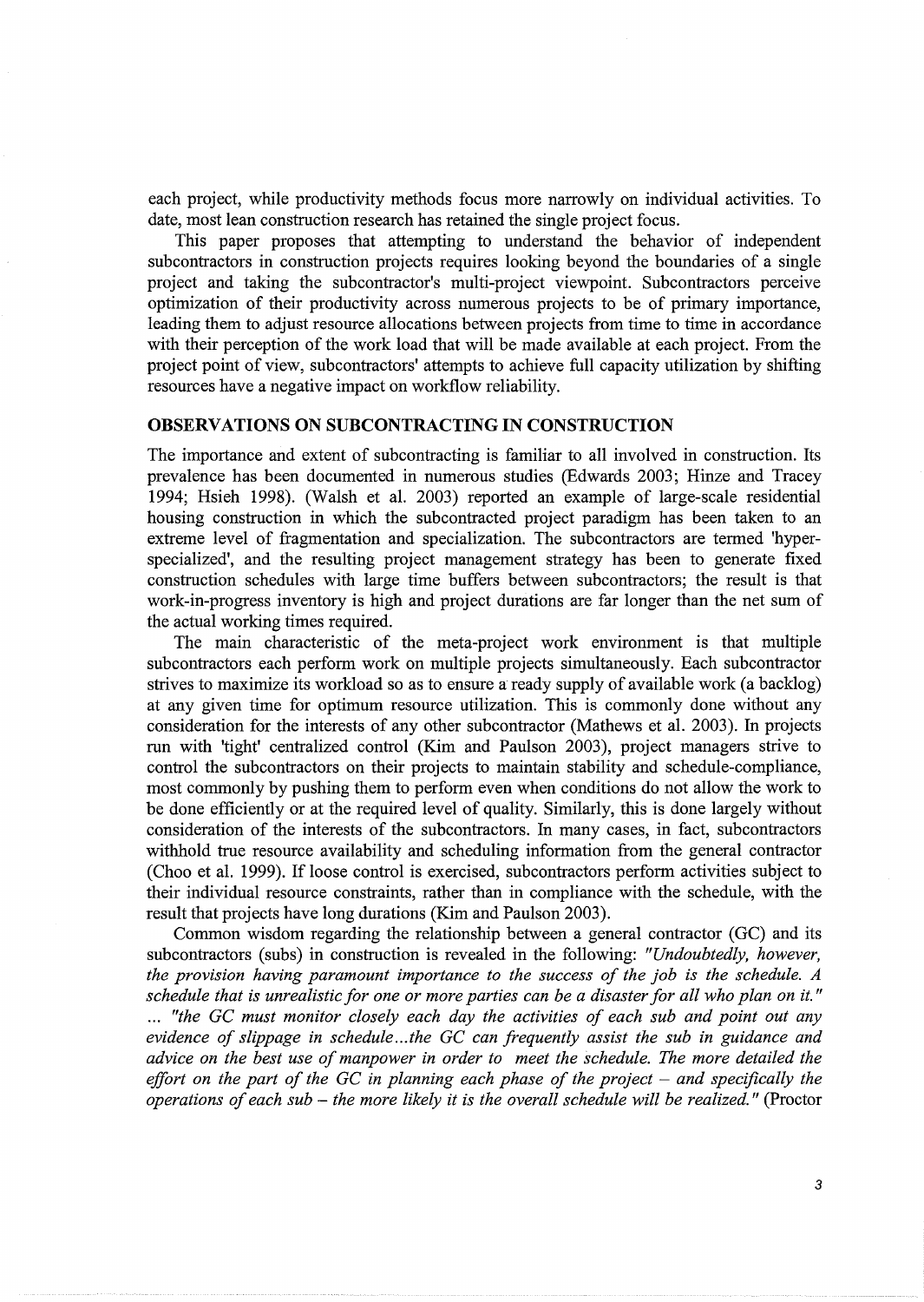1996). But how can the GC incorporate considerations such as capacity costs of resource allocations, which are critical for subcontractors but encompass considerations across projects (O'Brien and Fischer 2000)? While calling for consideration of the scheduling interests of all parties at the outset, the approach leaves no room for schedule flexibility or for coping with variability once a project has begun. Only the subcontractor can plan its own operations to create a schedule that is realistic economically.

An examination of productivity in subcontracting in Taiwan revealed that various and extended efforts to improve subcontractor productivity using traditional labor utilization improvement approaches were fruitless (Hsieh 1998). A simple high-level graphic model was proposed for better understanding of barriers to productivity. However, this model does not recognize the importance of workflow and variability. It, too, adopts a project-centric view. Kim and Paulson (2003) proposed a distributed methodology and software intended to enable negotiation between subcontractors in order to adjust project schedules to optimize global utility by allowing subcontractors to trade schedule adjustments between them - including monetary compensation from one to another. This appears to be a sophisticated approach that may be applicable with highly select groups of subcontractors in specific projects, but may be unworkable for the majority of subcontractors and projects.

Finally, it should be noted that subcontracting is sometimes more than one level deep, especially in large scale projects. As the contractual chain grows longer, the relationship between the sub-sub----contractor and the client grows weaker. We might call the lowest level contractors in subcontracting chains  $-$  the ones whose workers actually do the work  $$ the 'last contractors'.

#### **HYPOTHESES AND RESEARCH QUESTIONS**

The following three hypotheses express possible explanations for conditions that have been observed on construction projects. They are proposed on the basis of the observations of subcontracting practice in the literature and in the author's experience.

- A. In sub-contracted projects, the ills common in traditional construction push workflows are exacerbated by the instability in process flow that begins when subcontractors are delayed at any point in the job, and elect to withdraw their crews to other projects where work is available. A common result is that the crews cannot then be withdrawn from the alternative projects just in time to resume work on the original project, which then increases instability even further. This creates a 'snowball' effect, with impact across projects.
- B. The standard contractual arrangements between subcontractors and general contractors make it very difficult to implement practical steps intended to improve flow according to lean construction principles. Most contracts have extensive provisions for dealing with non-conformance or non-performance on the part of the subcontractor, but very few provisions  $-$  if any  $-$  for creating a stable workflow. Specifically, it is difficult to
	- reorganize work cells across organizational boundaries (neither workers nor work packages can be moved from one sub-contractor to another),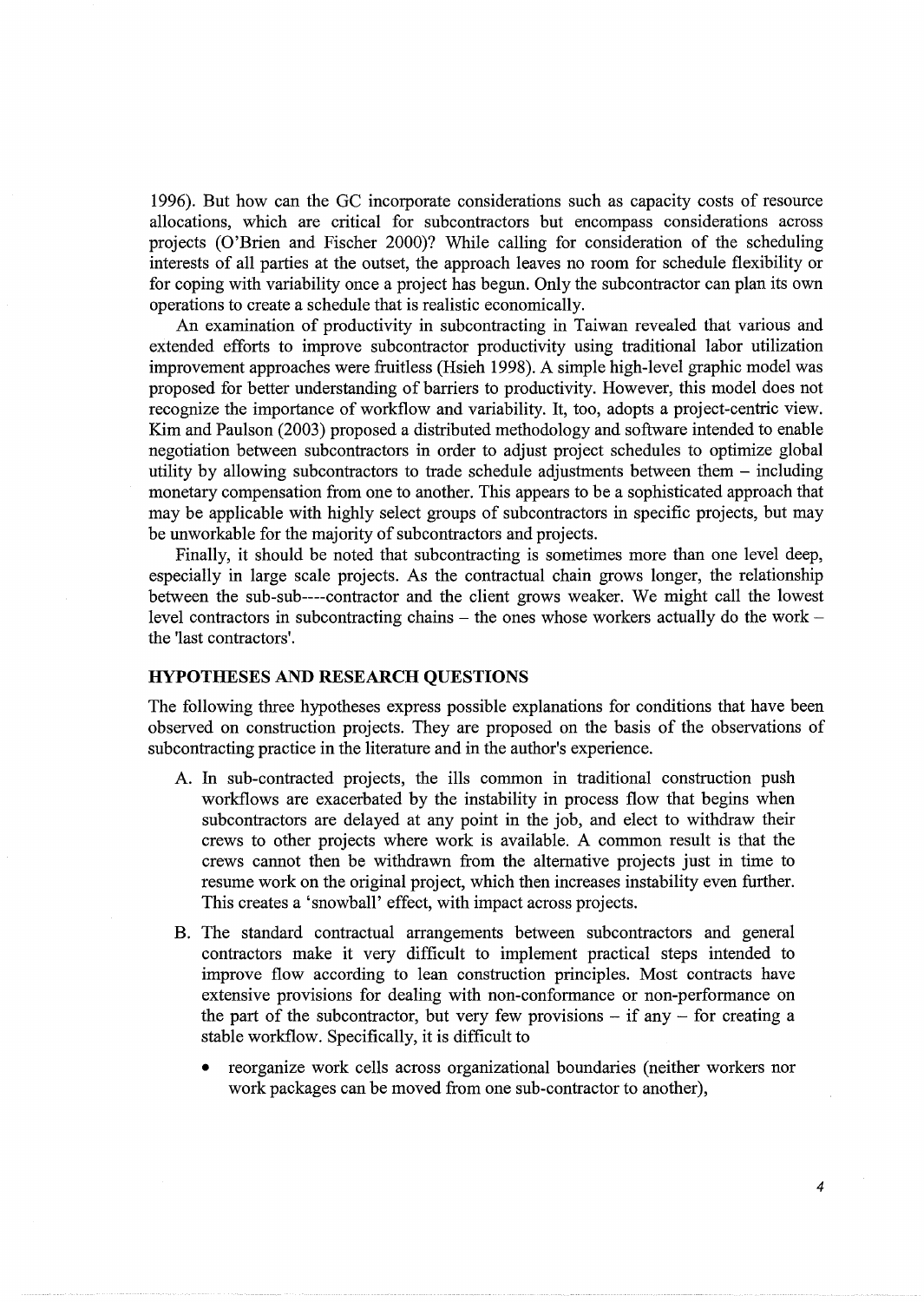- create a pull system with in which subcontractors remain available for continuous periods when work is required,
- improve flexibility by establishing conditions for shifting workload and/or labor and equipment between subcontractors as conditions demand at any given time,
- improve stability and reduce variability in terms of the number of workers, the arrival times of crews on site, the availability of core equipment, etc., where there is no direct ownership of the equipment and/or employment of the staff of the subcontractor on the part of the general contractor. (In fact, for reasons related to liabilities for compensation, most contracts go to great lengths to avoid establishing any kind of employer-employee relationship between a general contractor on the one hand and the subcontractor and its employees on the other hand).
- C. Remuneration of sub-contractors based solely on measurement of work quantities does not achieve the goal of providing value to the end user of a building.
	- How can the workers of a "last contractor" be informed of the value proposition for the client, and align their work to providing value for that client?
	- Sub-contractor selection on the basis of lowest price often leads to a suboptimal project result. Some researchers have proposed using key performance indicators, measured for sub-contractors over time in previous projects, as an addition to, or a substitute for, a price-based selection strategy. This approach recognizes the costs caused by unreliability, waste and poor quality, but makes no attempt to understand their root causes.

On the basis of a model, it should be possible to test hypotheses such as these by setting up appropriate experiments, simulations, surveys, or other research methods. The basic question that the hypotheses arouse, and which the model should represent, can be stated as *"What are the factors that motivate a sub-contractor in assigning resources to the various projects the company is working on at any given time?"* It can be detailed further by asking:

- Under what conditions will a sub-contractor increase, decrease or withdraw all resources from any particular project?
- How do the contractual relationships between a general contractor and a subcontractor influence the behavior of the subcontractor in assigning resources?
- Are sanctions, rewards, profit-sharing or other remuneration arrangements effective? What is their proportion and potential impact when evaluated within the context of the economic and other pressures acting on a subcontracting firm at any given point in time?
- How do market forces affect the willingness and ability of a subcontractor to commit and assign appropriate resources to projects?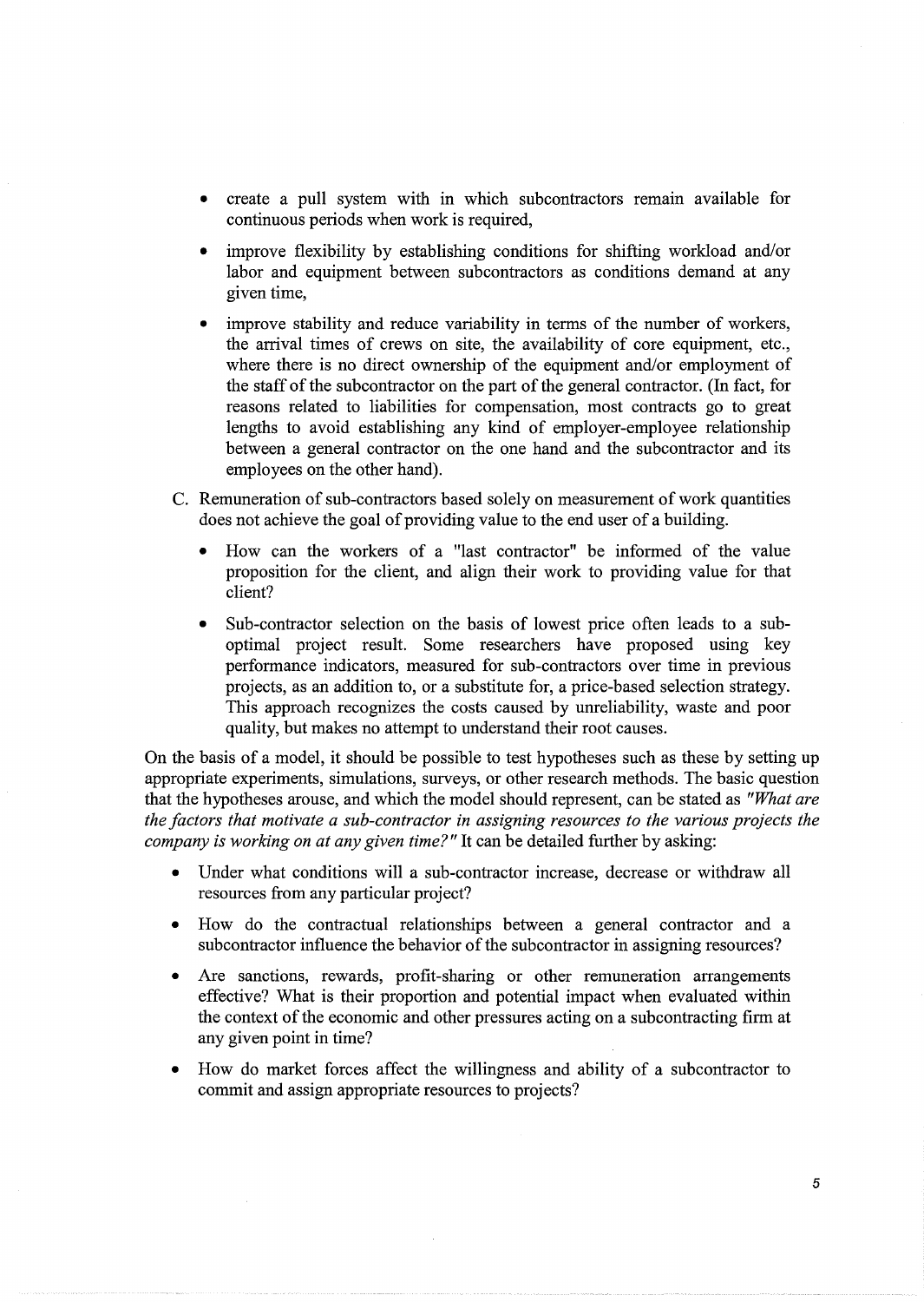The immediate goal of the research needed is not to answer these questions directly, but rather to establish an economic and a behavioral model of subcontractor decision-making that would enable prediction of the range of decisions that may be made, and the likelihood of each. Deterministic models for optimization of resource allocation for multiple tasks are available in traditional production operations research; however, the significant differences to industrial production suggest that a construction-specific theoretical model is required.

#### AN **EXAMPLE OF THE APPROACH**

Why does local optimization work against flow? This section presents a simplistic example of how the economic aspect of this tenet of lean thinking can be explained in the context of the subcontracted construction environment. The economic model of the environment begins with statement of the basic goal from the subcontractor's point of view; to maximize profitability over some period of time. Assuming that the subcontractor is remunerated only according to quantity of work performed in each project, this can be detailed as follows:

$$
\max P_T : P_T = \sum_i I_i - E_F \qquad ; \qquad I_i = W_i U_i - W_i C_{M_i} - b(W_{P_i} - W_i) C_{M_i} - \frac{W_{P_i}}{\overline{r}} C_{S_i} - C_{O_i}
$$

The parameters for these and the following equations are defined in Table 1. The terms on the right hand side of the second equation represent income for work performed, cost of materials actually consumed, cost of excess material, resource costs and fixed overheads. For sake of simplicity, it is assumed that only one type of work is performed by each subcontractor at each project, that  $U_i$  and  $C_M$  are constant for any project *I*, and that fixed expenses (including salaries and overheads) are constant over time period *T.* Under these assumptions, only the quantities of actual work performed and work planned are variable. The subcontractor's challenge in any period T is to set  $W_{Pi}$  for each project to maximize  $P_T$ , subject to uncertainty about the outcome for  $W_i$  for each project.

| Parameter        | Definition                                                            |
|------------------|-----------------------------------------------------------------------|
| $P_T$            | pre-tax profit over time T                                            |
| I <sub>i</sub>   | net income from project / during any period T                         |
| $E_{\mathsf{F}}$ | fixed expenses: salaries and overheads.                               |
| $W_i$            | actual work performed on project <i>i</i> during any period T         |
| $U_i$            | unit price for the works at project i                                 |
| $C_{Mi}$         | unit cost of the materials for the works at project i                 |
| $W_{Di}$         | work promised/demanded by general contractor of project i in period T |
| $W_{Pi}$         | work planned by the subcontractor in project $i$ in period $T$        |
| $W_{Ai}$         | work actually made available in period T                              |
| $T_n$            | net working time in period $T$ .                                      |

|  |  |  |  | Table 1. Annotation. |
|--|--|--|--|----------------------|
|--|--|--|--|----------------------|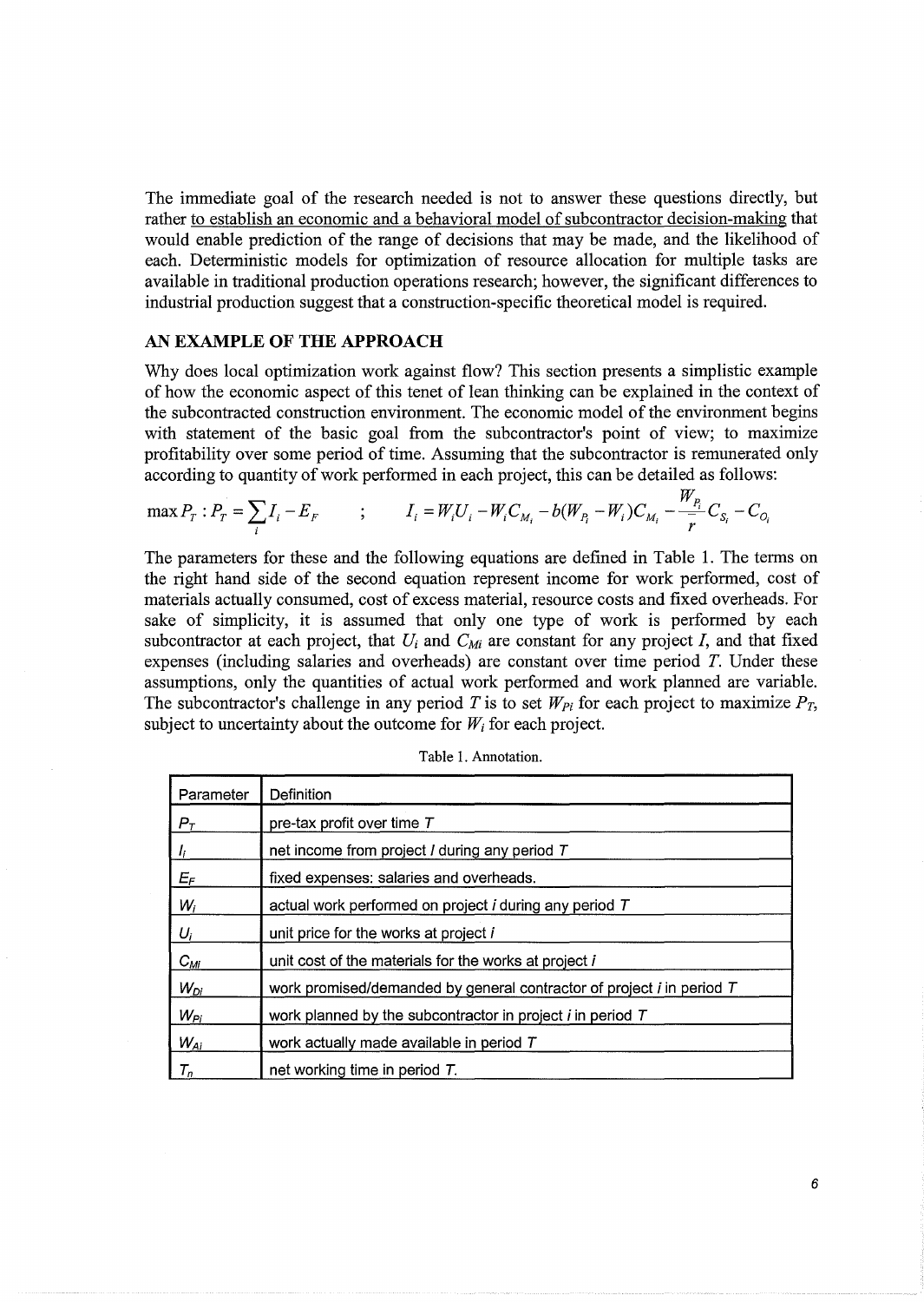| $C_{\rm Si}$ | cost/unit of time for one unit of resources allocated by the subcontractor to<br>project i, assumed constant over period T                                                                                                                                                                                             |
|--------------|------------------------------------------------------------------------------------------------------------------------------------------------------------------------------------------------------------------------------------------------------------------------------------------------------------------------|
| R,           | number of units of resource allocated by the subcontractor to project <i>i</i> over<br>period T. In reality, there are practical limits to the range in which resources<br>can be assigned, such as the minimum number required to perform work at<br>all and the ratio of flexible to fixed resources (O'Brien 2000). |
| r(t)         | work rate (units / time) for a single unit of resource $R$ , which varies over time.<br>For this simplified model, which ignores learning curve and other productivity<br>influencing effects such as space available, the average work rate is defined<br>$\int$ as $r = \int_{2}^{T_n} r(t)/T_n$ .                   |
| b            | Waste factor for materials that remain unused at the end of any period T                                                                                                                                                                                                                                               |
| $E_{Si}$     | cost for the resources assigned to project <i>i</i> over period <i>T</i> : $E_{S_i} = R_i C_{S_i} T$ .                                                                                                                                                                                                                 |
|              | Ratio of resources supplied to resources demanded.                                                                                                                                                                                                                                                                     |

(Tommelein et al. 1999) showed that variability in the rate at which work is supplied from one trade to another leads to degradation in performance of the downstream trades, and to lengthening of the project duration. An implicit assumption in that work was that **average**  production capacity (the resources) of each trade was maintained at a constant level. However, in a subcontracted project environment, it is reasonable to assume that each subcontractor will set the quantity of resources applied to each project at each distinct time period (at least monthly, if not weekly). Determination of the correct resource level must take into account the expected amount of work that will be made available, because the maximum work that can actually be performed in period  $T$  on any project  $i$  is always the lesser of the work that can be performed given the resources assigned and the work that is actually provided by the general contractor.

The maximum work that can actually be performed is limited to the work actually made available:  $W_i \leq W_{Ai}$ . Work is only available for execution when the work area is free (precedent work teams/subcontractors have completed their work and cleared the area), the materials have been delivered, the information that controls the work is provided, and project management has signaled that work can begin (Koskela (2000) lists seven resource flows that are prerequisite for successful execution of a construction task). The quantity of work actually made available also has a second order impact on profitability, because productivity itself is a function of work quantity and space (O'Brien 2000). Here, the focus is on the subcontractors' strategy in allocating resources; for sake of simplicity, the second order effect, material waste and overheads will be ignored. Thus the simplified expression for the subcontractor's net income for any single project in period  $T$  is stated as follows:

$$
I_i = W_i (U_i - C_{M_i}) - \frac{W_{P_i}}{\overline{r}} C_{S_i}
$$

7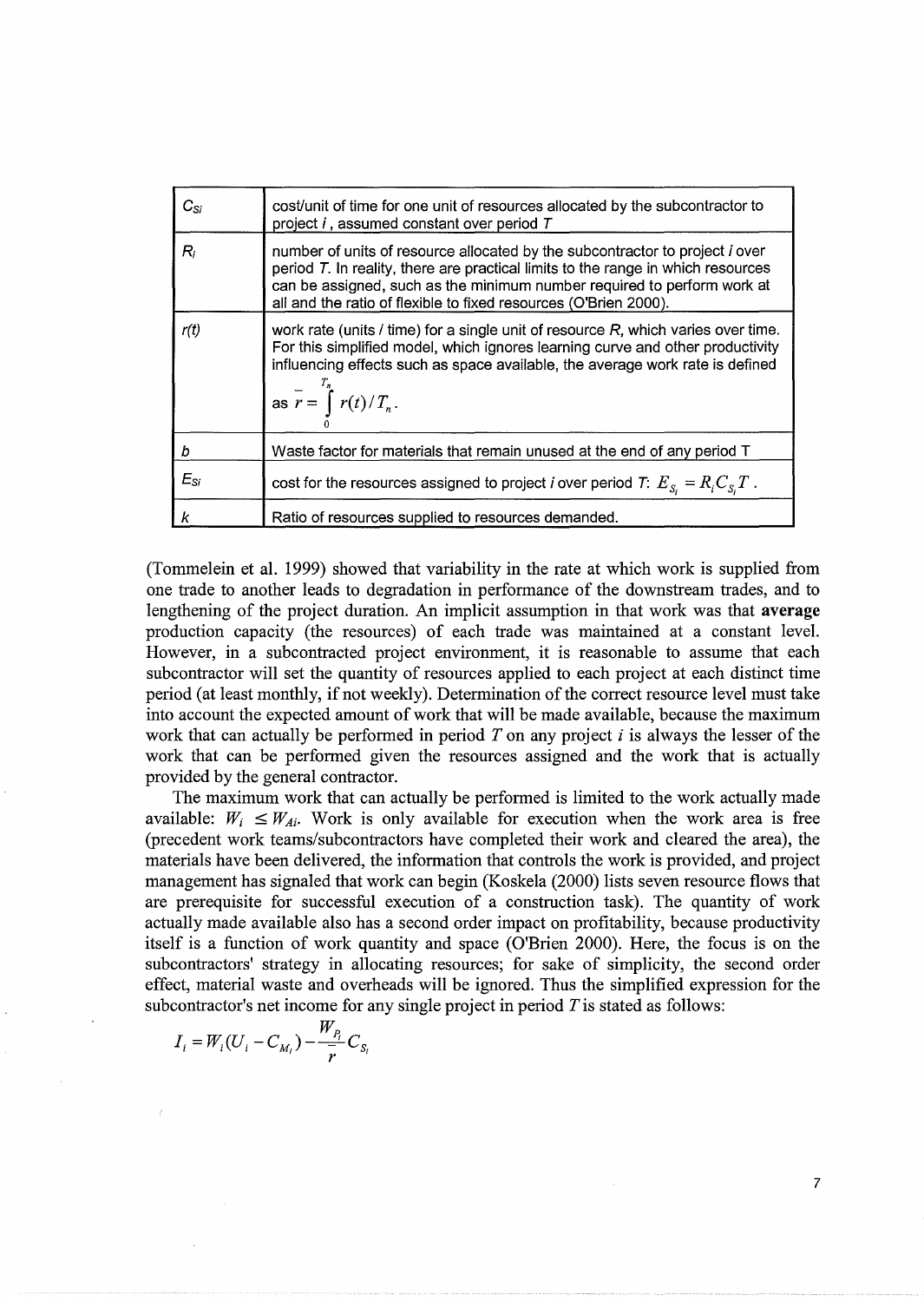If the sub-contractor assumes a stable, deterministic workflow (i.e.  $T_n = T$ , with no downtime, or in other words  $W_{Ai} = W_{Di}$  and therefore assigns resources sufficient to meet the general contractor's demand, then the resources supplied are:

 $R_i = \frac{W_{P_i}}{T_{\nu}} = \frac{W_{D_i}}{T_{\nu}}$  and the resource cost over period T is fixed at  $E_{S_i} = R_i T C_{S_i} = W_{D_i} \frac{C_{S_i}}{T_{\nu}}$ . In

this case, the net income for project *i* over period *T* is:  $I_i = W_i(U_i - C_{M_i}) - W_{D_i} \frac{C_{S_i}}{I}$  and the

However, the actual net income is dependent on the availability of work:

If 
$$
W_i = W_{Ai} \leq W_{Di}
$$
 then  $\frac{I_i}{W_i} = (U_i - C_{M_i}) - \frac{W_{Di}}{W_{A_i}} \frac{C_{S_i}}{r}$  .......

Alternatively, if  $W_{Ai} > W_{Di}$ , then  $W_i = W_{Di}$ , since the resources become fully utilized, and so 

Thus a theoretical upper limit is imposed on the unit profitability. This relationship is plotted in Figure 2 (curve  $k=1.0$ ).



Figure 2. Typical plot of subcontractor's net income as a function of the ratio of work performed to work planned for.

As can be seen, the sub-contractor's profitability is extremely sensitive to the ratio of the quantity of work that can be performed to the quantity of work that was demanded. However, the sub-contractor can reduce this sensitivity by reducing the resources assigned to the project. In this case, the resources allocated to the project are less than what is required to meet the general contractor's demand:  $R'_i \leq \frac{W_{D_i}}{Tr}$  or  $R'_i = \frac{W_{P_i}}{Tr} = k \frac{W_{D_i}}{Tr} = kR_i$  where 0

8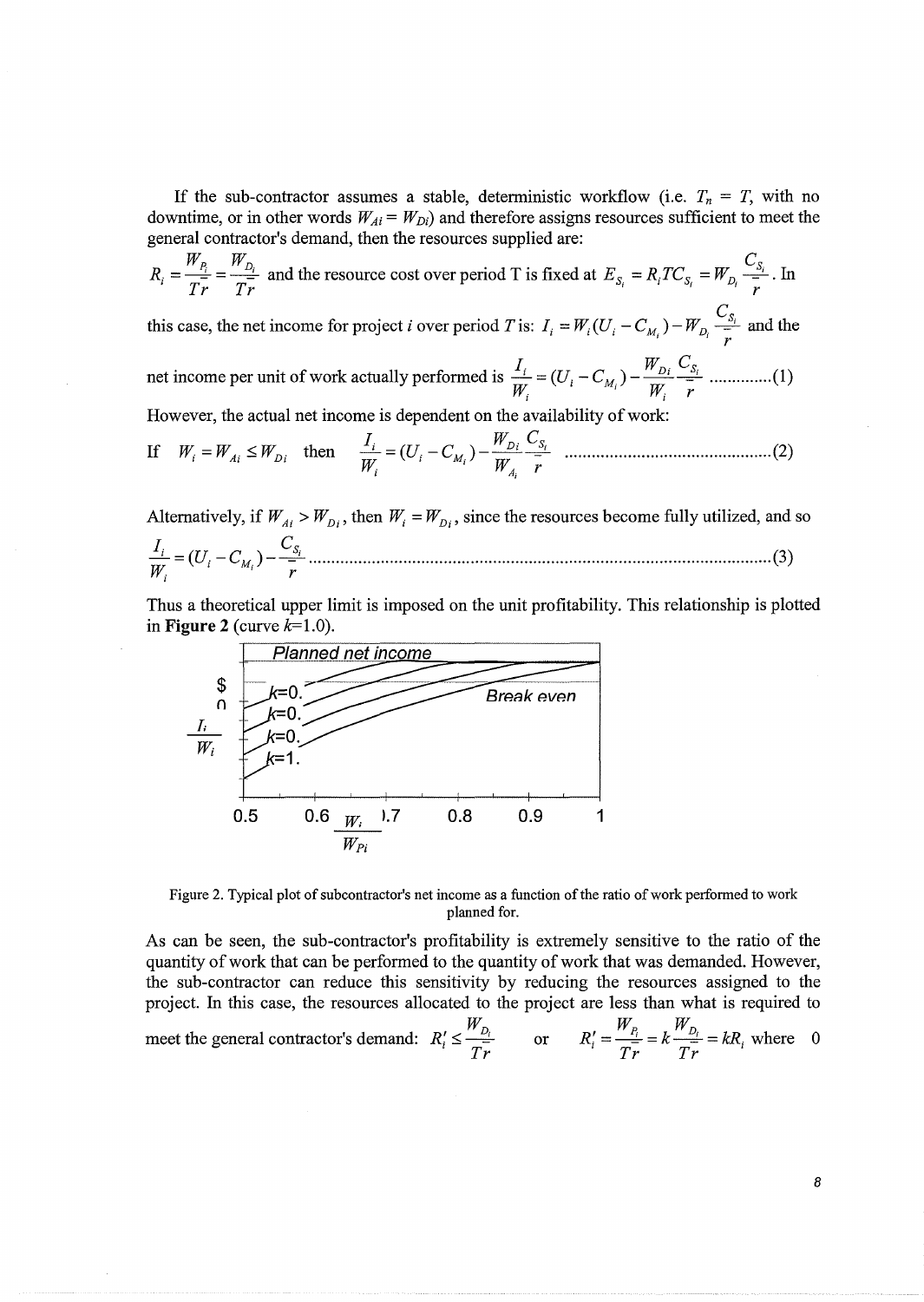*c*   $k \leq 1$ . The total cost of the resources is now  $E'_{S_i} = R_i T C_{S_i} = kW_{D_i} \frac{S_{S_i}}{\overline{r}}$  and the net income will depend on whether the actual work made available is smaller or greater than the capacity provided:

If 
$$
W_i = W_{Ai} \le R_i' T \bar{r}
$$
 then  $I_i = W_{Ai} (U_i - C_{M_i}) - kW_{D_i} \frac{C_{S_i}}{\bar{r}}$  or  
\n
$$
\frac{I_i}{W_i} = (U_i - C_{M_i}) - k \frac{W_{D_i}}{W_{A_i}} \frac{C_{S_i}}{\bar{r}}
$$
.................(4)

If 
$$
W_i = R_i' T r \le W_{Ai}
$$
 then  $I_i = W_i (U_i - C_{M_i}) - R_i' T C_{S_i}$  or  
\n
$$
\frac{I_i}{W_i} = (U_i - C_{M_i}) - \frac{R_i' C_{S_i}}{R_i' r} = (U_i - C_{M_i}) - \frac{C_{S_i}}{r}
$$
.................(5)

This expression is <u>independent of  $W_{Ai}$ </u> which implies that the sub-contractor can achieve full confidence in its level of profitability. It follows that if the sub-contractor can estimate  $W_{Ai}$ , then income can be optimized by setting  $W_{p_i} = W_{Ai}$ , i.e.  $R'_i = \frac{W_{Ai}}{T_{i}r}$ , which can be expressed as  $R'_i = kR_i = k \frac{W_{Di}}{T_i} = \frac{W_{Ai}}{T_i}$ , yielding  $k = \frac{W_{Ai}}{W_i}$ .

If the subcontractor were able to assess the probability profile for the actual work that it expects will be made available in terms of the demand stated by the general contractor, then the value *k* can be set according to any given desired level of confidence. **Figure** 3 shows a

 $Tr \qquad Tr \qquad W_{D_i}$ 

theoretical probability profile estimated for  $P\left[\frac{W_{Ai}}{W_{Di}}\right]$ , with the maximum at 1 and the mean

less than one - representing a relatively high degree of confidence in the general contractor's ability to maintain a schedule. Nevertheless, if the subcontractor wishes to have an 80% probability of achieving the planned unit profitability for the work in time period T, it must set  $k \approx 0.95$ . For a 90% probability,  $k \approx 0.80$ . This suggests that:

- At the start of a subcontractor's activity at any construction site, it will assign resources to the project according to its perception of the general contractor's reliability in supplying work at the rate that has been demanded of them. In the majority of cases, the capacity assigned is likely to be lower than that demanded.
- As the project progresses, the subcontractor is likely to revise the resource assignment in response to the actual performance of the general contractor in supplying work. However, its tendency will always be to err on the side of caution - to supply slightly less than the quantity demanded. In this way they attempt to ensure that the resources are always fully utilized.

9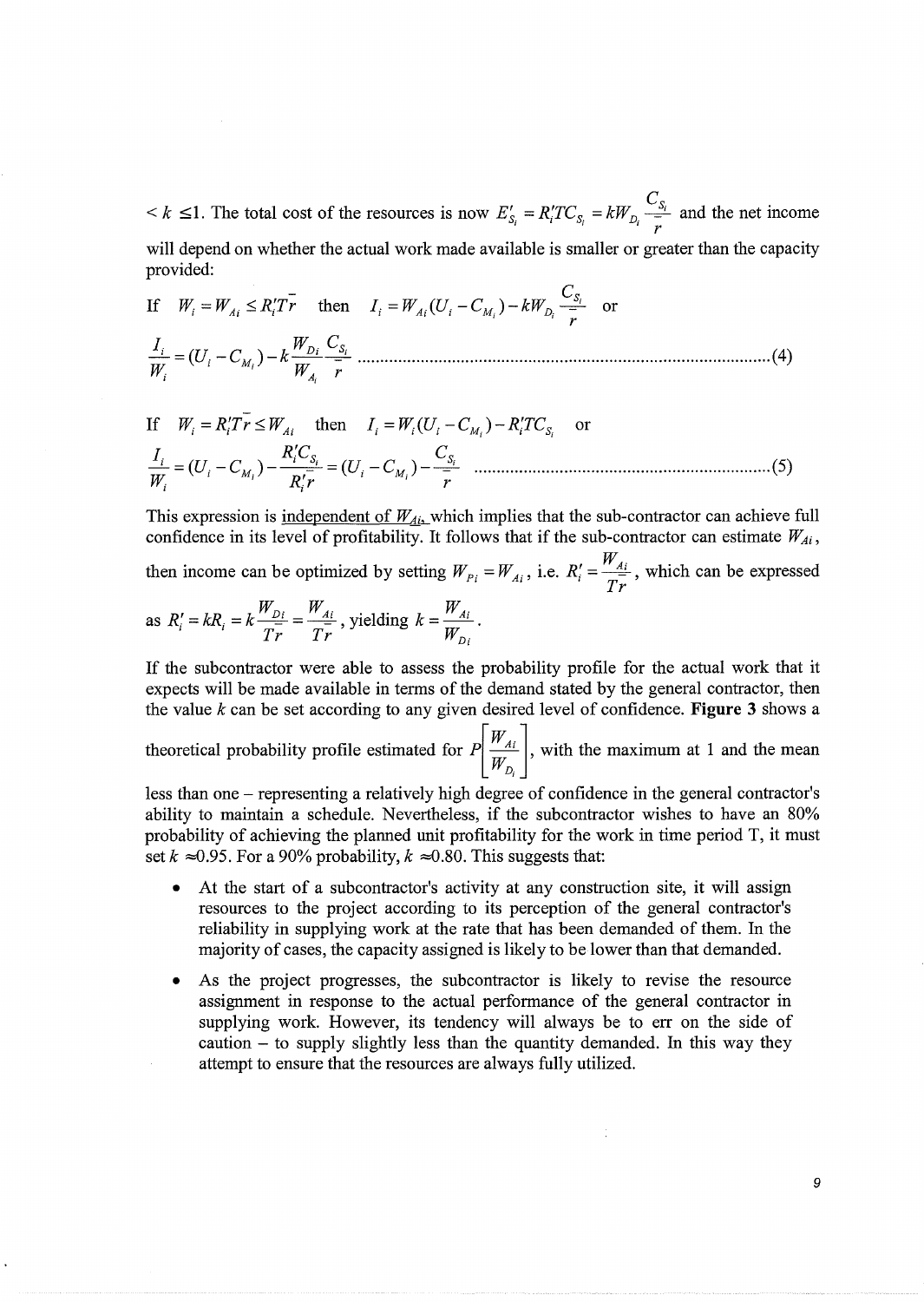

Figure 3. Subcontractor's perception of work to be made available.

In practice, the rate of supply of work is dependent on the subcontractor performing work immediately upstream of the subcontractor in question. It follows that if each subcontractor follows the same strategy – starting with fewer resources than required by the work rate demanded by the project manager, then the project will be delayed at the start of activity of each subcontractor, as shown in Figure 4.

An alternative strategy that a subcontractor may adopt is to delay the start of work at a project beyond the start time demanded by the project manager, with the goal of ensuring that a sufficient inventory of work accumulates to buffer it from the upstream trade. In effect, and in the absence of any explicit pull mechanism, the subcontractor increases its confidence in the supply of work by simply waiting for inventory of work in progress to accumulate. Common wisdom in construction project management dictates that subcontractors be required to appear on site on the date stipulated by the project manager in terms of the contract, with the result that subcontractors attempt to create a buffer through what might be called 'unconventional' means. A good theoretical model might enable calculation of the relationship between time buffers and subcontractor confidence levels.

Both of the above cases support the theory presented by (Howell et al. 2001) which states, inter alia, that independent attempts to achieve full resource utilization will result in longer wait times for assignments, ultimately reducing workflow reliability.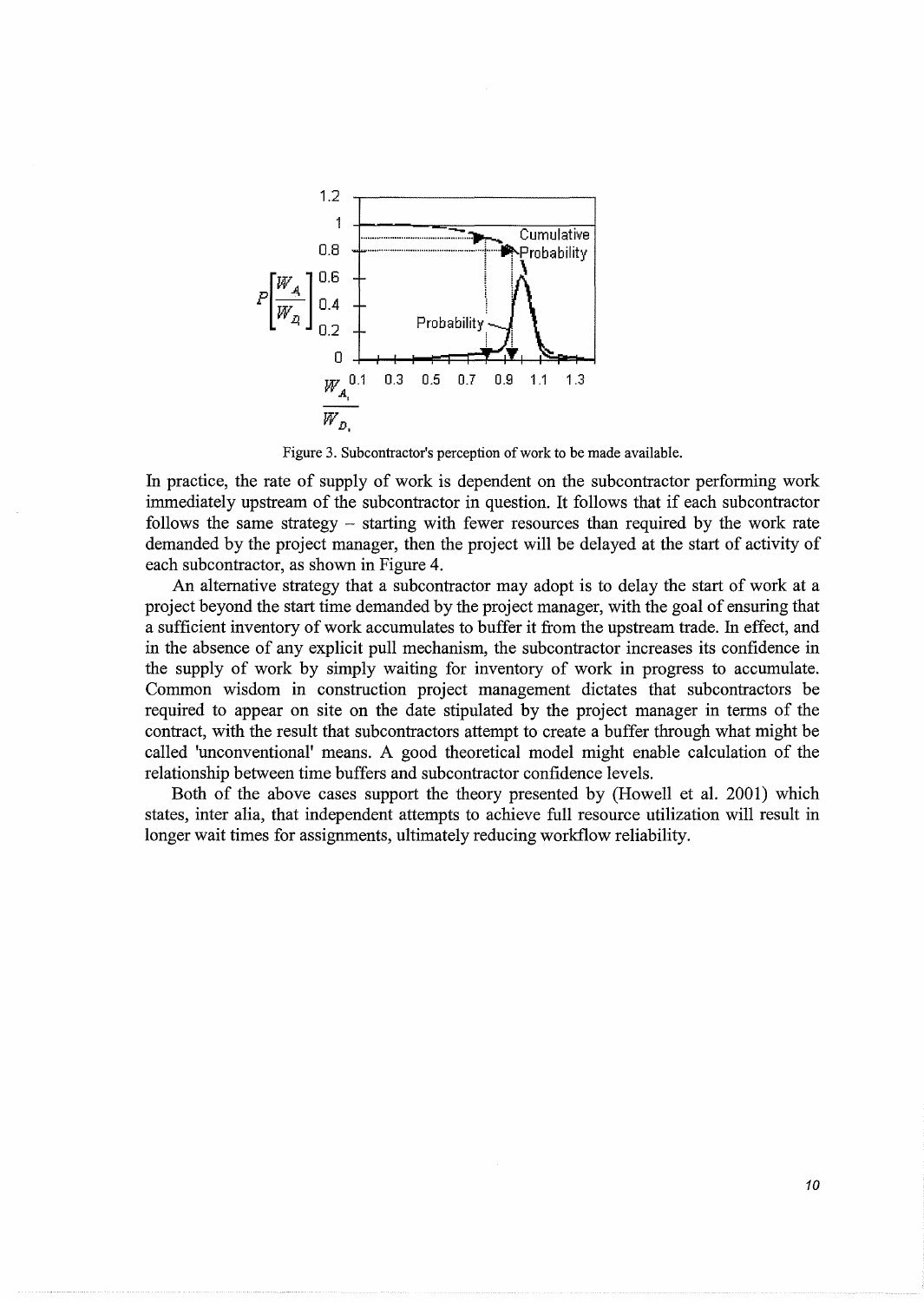

Figure 4. Effect of small resource assignments at project start.

Project managers who recognize this behavior often counteract it by demanding more resources than needed in fact; this has the predictable result of *lowering* the subcontractor's level of confidence over time, which exacerbates the problem.

An additional aspect that will affect a subcontractor's strategy in allocating work teams to projects is whether the work load demanded from the subcontractor, over all of its current projects, is greater or smaller than its total capacity available. Assuming perfect balance is rare, the two situations are:

$$
\sum_{i=1}^{n} W_{D_i} > \overline{r} \sum R \qquad \text{or} \qquad \sum_{i=1}^{n} W_{D_i} \le \overline{r} \sum R \ \to \ \sum_{i=1}^{n} R_i \le \sum R
$$

In the first case, the contractor cannot satisfy the demands of all of the projects, but full capacity utilization is achieved. In the second case, the subcontractor's profit is reduced because not all of its resources can be gainfully employed. Therefore, subcontractors strive to accumulate and maintain a backlog of work, even if by definition this implies an inability to provide good service. Workloads are not constant over time: uncertainty in demand for work at existing projects coupled with fluctuations in market demand, encourage subcontractors to minimize fixed resources. The wider the fluctuations are, the smaller a staff the subcontractor will seek to maintain, and thus the lower the level of service that can be provided.

Subcontractors often have fixed production facilities supporting their on-site work. Examples are custom-made windows and doors, carpentry, curtain walls, and precast concrete. In these cases, subcontractors must also balance their allocations of assembly crews with the workflow in their production plants.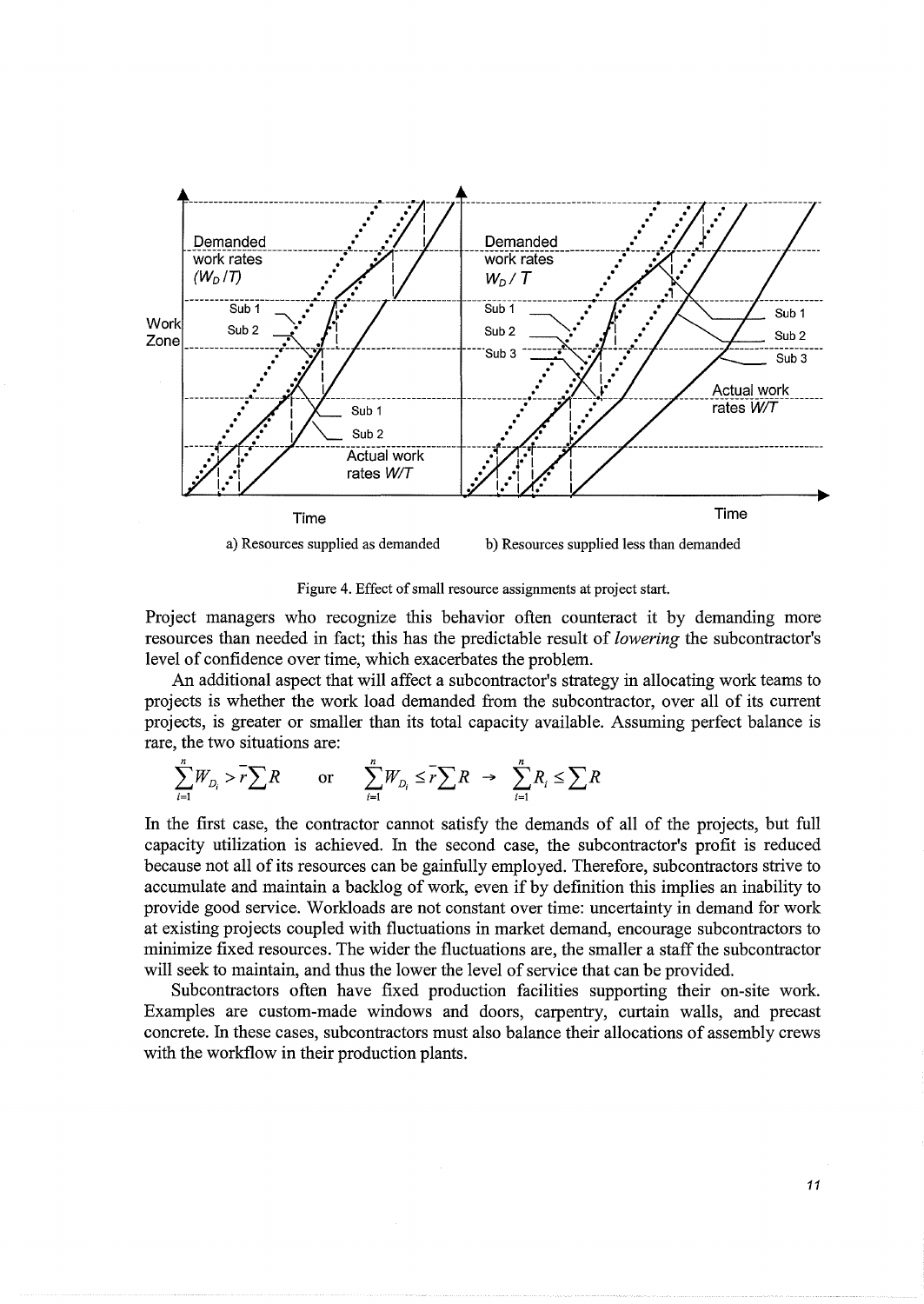#### **CONCLUSIONS**

Much of the research and implementation of lean construction has been carried out within the conceptual boundary of a single project or a single value stream. This paper proposes to approach the problem at a multi-project, multi-subcontractor level. The goal is to develop a theoretical model of the subcontracting paradigm, in order to identify ways to align subcontractor's inherent interest with behavior that enhances flow in individual construction projects. The model should consider the social, character, organizational, and other aspects of contractors that dictate their behavior as well as the economic and financial aspects, while recognizing that different projects have different environments (strategic, physical, and contractual).

The starting point should be definition of the correct goal function to be optimized. Lean thinking suggests that it be the value as defined by the building's occupants (the final construction clients). This contrasts with commonly accepted goals in construction practice (for project managers, it is the benefit on a single project for the main contractor; for a manager of a GC company, it is the aggregate benefit across multiple interdependent projects; for a subcontractor, it is the aggregate benefit across multiple activities in separate projects). Adopting a broader view suggests that the correct goal may be the global benefit achievable by multiple clients, contractors and sub-contractors across multiple projects.

The small example economic model presented indicates one possible approach. Others, such as game theory, are likely to be useful, and discrete event simulation may be appropriate for testing predicted outcomes. At the same time, the example economic model has underlined the shortfalls of considering too narrow a scope in a model. It demonstrates how local optimization works against flow, and it ignores waste generated at the project level by hiding it within the price paid per unit of work completed. By extension, limiting the scope of a model to any typical single project will result in ignoring system wide effects. The scope should therefore be set at the meta-project level described in **Figure 1.** 

In reality, the meta-project environment is extremely large but finite, since potentially all projects may be interrelated through subcontractors. In practical terms, it will need to be modeled either as an open-ended system or as a smaller idealized system considering a 'closed shop' model in which a certain subset of subcontractors, and only that subset, performs in a subset of projects built by a subset of general contractors. The applicability of research results established considering a closed-shop model will need to be shown to be extensible to the broader general case.

# **ACKNOWLEDGMENT**

The author gratefully acknowledges the contribution of Micha Harel, whose firsthand experience and keen curiosity were invaluable in developing the ideas presented.

# **REFERENCES**

Choo, H. J., Tommelein, I. D., Ballard, G., and Zabelle, T. D. (1999). "WorkPlan: Constraint-based database for work package scheduling." *Journal of Construction Engineering and Management,* 125(3), 151-160.